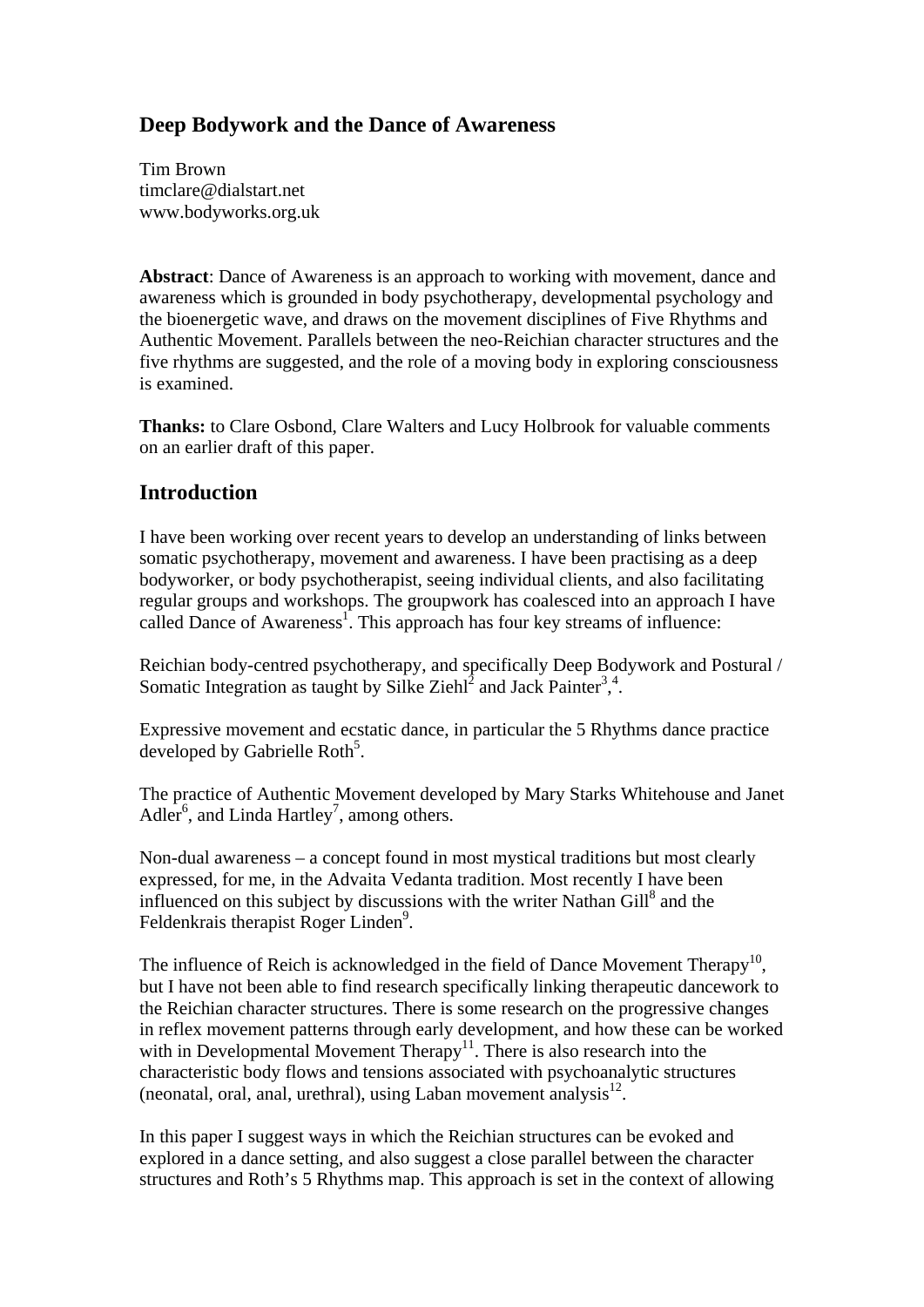material to emerge into consciousness, through awareness practice and Authentic Movement.

Reich's concept of character structure is built on Freud's hypotheses of the formative developmental stages of early childhood (oral, anal, phallic, etc) and has in turn been elaborated by neo-Reichian therapists such as  $Lown<sup>13</sup>$ , and  $Zie<sup>14</sup>$  – whose model I follow. The character types have been variously defined, but for this paper I follow Ziehl in calling them Fragmented, Oral, Psychopath, Masochist and Rigid. Over recent years I believe there has been increasing convergence in understanding the links between childhood development (eg Stern<sup>15</sup>), neuropsychology (eg Schore<sup>16</sup>), psychoanalytic character styles (eg Johnson<sup>17</sup>), and the body-centred wisdom of the neo-Reichians (eg Totton<sup>18</sup>) and somatic psychologists (eg Hartley<sup>19</sup>).

# **Working with the energetic wave**

For many years I was an enthusiastic follower of the 5 Rhythms dance practice developed by Gabrielle Roth, attending regular classes, workshops and peer group sessions. The work allows free expressive movements through a 'wave' of dance rhythms – Flowing, Staccato, Chaos, Lyrical and Stillness. The rhythms have been described as follows:

"Flowing – the fluid, continuous, grounded glide of our own movements Staccato – the percussive, pulsing beat that shapes us a thousand different ways Chaos – the rhythm of letting go, releasing into the catalytic wildness of our dance that can never be planned or repeated

Lyrical – the rhythm of trance, where the weight of self-consciousness dissolves, we lighten up and relax into our own unique movement

Stillness – the rhythm of emptiness, where gentle movements rise and fall, start and end, in a field of silence".<sup>20</sup>

When I started to train in Deep Bodywork and Postural Integration with Silke Ziehl, I was drawn to parallels between the five rhythms ('5R') and the Reichian character structures. There is not a straight correlation between the 5R and the five Reichian character types, but I see an interesting parallel, which begins with breath.

The bioenergetic breath cycle, *Stages in Natural Energy Flow* elaborated by Jack Painter<sup>21</sup>, also looks very much like a wave, starting from a state of low excitation. charging and discharging to a point of release and plateau excitement, followed by a relaxation and return to stillpoint. The first five phases of breath are related directly to Reichian character typology:

| Painter's breath phase | <b>Associated character structure</b> |  |  |
|------------------------|---------------------------------------|--|--|
| Secure                 | Fragmented                            |  |  |
| Nurturing              | Oral                                  |  |  |
| Exploring              | Psychopath                            |  |  |
| Free                   | Masochist                             |  |  |
| Exciting               | Rigid                                 |  |  |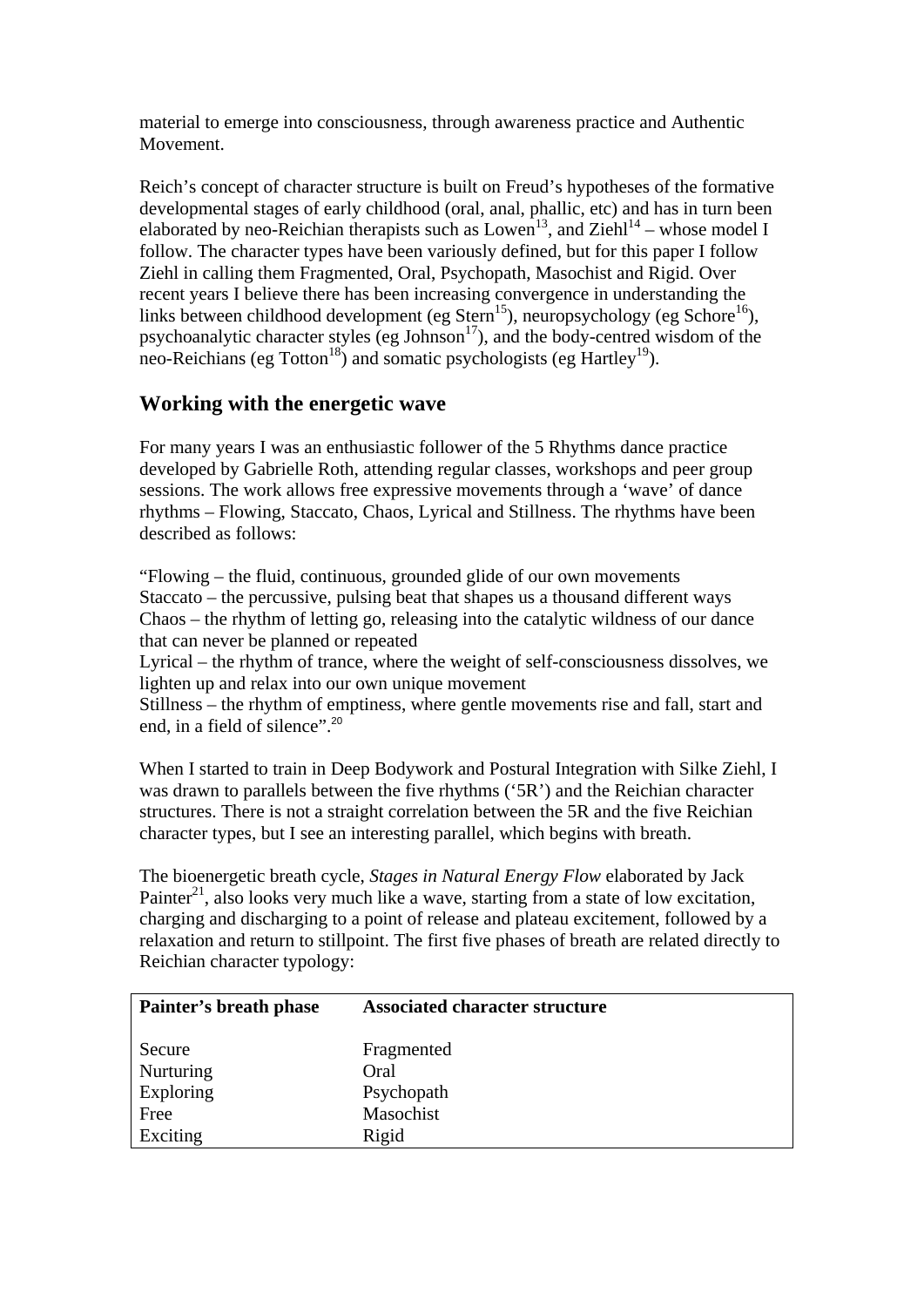These are followed by a discharging breath cycle of Orgastic, Ecstatic, Surrendering and Relaxing breath.

A typical 5R session would start with a guided 'body-parts warmup', working through the body, systematically loosening muscles and joints. In many ways, this addresses the Fragmented character type and the Secure Breath state – arriving into the body and giving awareness to its physicality and connectedness.

The first Rhythm is Flowing – emphasising groundedness, yin energy, and a focus on inbreath. I see a link to the Oral type, and to the Nurturing Breath stage with a need to be nurtured, and take in breath.

The second Rhythm is Staccato – expressive, yang energy emphasising outbreath, with a link to the inflated Psychopath structure and Exploring Breath phase.

The third rhythm, Chaos, emphasises release, and mirrors the Masochistic structure and Free Breath state.

The fourth Rhythm is Lyrical. Depending on the depth of release in Chaos, Lyrical can be light and celebratory, but also has the potential to stay at a trance-like plateau, and be the space for connecting both inwards with deep emotions, and outwards to other dancers. This links to the Rigid structure*,* with joyful expression and Exciting Breath.

Finally the fifth rhythm is Stillness, mirroring the Surrendering and Relaxing Breath, discharge and integration.

As an aside, 5R teachers refer to the cycle of rhythms as "The Wave" and regard it as characteristic of 5R teaching. There is resistance within 5R community to the use of the term 'wave' elsewhere<sup>22</sup>. My own feeling is that the energetic wave is ubiquitous, as basic as the charging and discharging phases of the sympathetic and parasympathetic nervous systems. 5R has captured its relationship to dance very effectively, but does not hold the monopoly on its creative and therapeutic use. The bioenergetic breath wave is one example, and there is an interesting parallel with the Gestalt cycle of experience (sensation, figure formation, mobilisation, action, contact, withdrawal), which is often represented as a wave, for instance by Gestalt body psychotherapist James Kepner<sup>23</sup>. Detailed exploration of this parallel is beyond the scope of this paper, but is included in the summary table for interest.

### **Linking 5R to Reichian Structures and Breath**

In my Dance of Awareness group work I combine my experience of 5R with the energetic breath wave, Reichian character structure, and a strong focus on inner awareness. Participants are regularly reminded of the trinity of breath, body, and awareness.

The DoA cycle is similar in structure to the 5R wave, but has been adapted to take account of Reichian developmental psychology. The cycle allows the embodiment and expression of the bioenergetic character structures in their developmental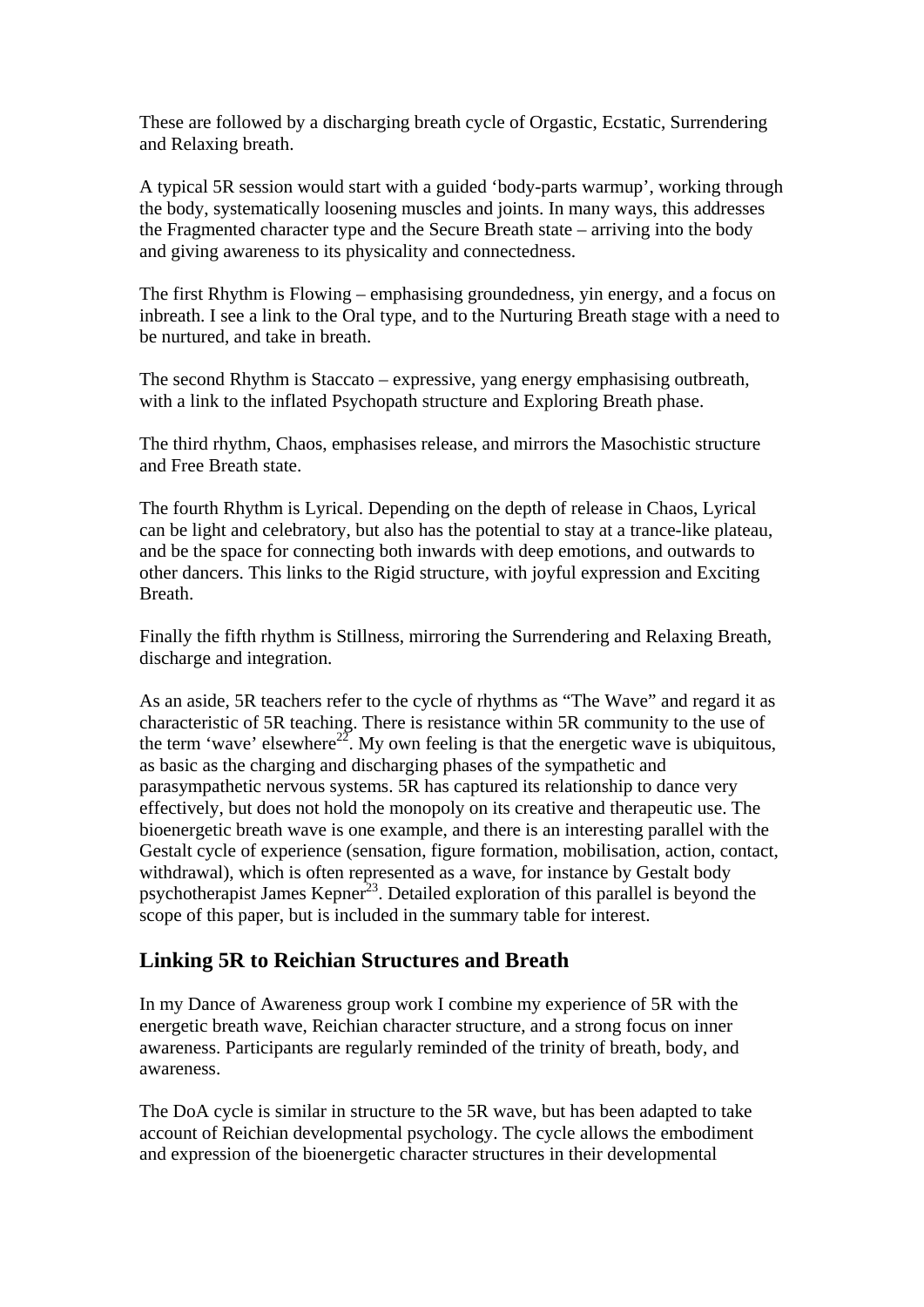sequence. This gives the mover a chance to re-experience the formative years of early development, release old wounds, and discover new patterns of moving and relating.

On arrival at a Dance of Awareness session, movers join an initial warm-up. The mover is invited to arrive in the space and to be sensed directly. From a gentle introduction, the music becomes more energising as movers are encouraged to become aware of their breath, their body, the space, and others in the space. There may be an invitation to acknowledge other movers, to loosen, explore, move, shake.

At the 'top' of the introductory energising phase, movers are asked to stop, turn their attention inwards and note what is present in awareness for them. This is an invitation to come to a stillpoint of awareness – being aware of awareness itself - and see what is present, here and now.

The group makes a circle to welcome participants, and to brief them on the structure of the session. Depending on the nature of the event there may be opportunity for participants to introduce themselves, share, etc.

At this point Dance of Awareness begins its progress through a energetic cycle. I have termed the six phases in the cycle *sensing, grounding, expressing, releasing, connecting, and completing*.

**Sensing**. Sensing is undertaken in silence, or to quiet, meditative music. It involves a guided body and breath awareness process, focussing on direct sensation of muscles, bones, skin. There is also an invitation to recognise and follow any impulses as they emerge. Individual body parts (eg hands) or structures (eg bones) may be identified and encouraged to move, whilst noticing the impact of the rest of the body as it follows in connection. Awareness takes on an inner focus and the suggestion is to take 'just enough' breath.

From a bioenergetic (Ziehl / Painter) perspective, this phase addresses the Fragmented structure. This structure represents the earliest phase of development, around birth and very early attachment; there may be a sense of the body being experienced at an undifferentiated, almost cellular level. The invitation is to come physically into the body, to sense the tissues and allow impulses to be recognised, and to start to move in response to impulses. I am arriving in my body, in the space, in the group and experiencing a sense of presence and safety. The breath is at the Secure ("just enough") stage. In 5R the initial 'body parts warmup' fulfils a similar function.

**Grounding**. Grounding addresses the Oral structure, where attachment and bonding are important. Emphasis is given to allowing weight, and receiving support, through connection with the floor. It can include horizontal grounding (lying, crawling, rolling), as well as vertical grounding – standing, bringing attention to feet, legs, and pelvis. Support may be provided by partners, for instance in pair work where one partner witnesses the other moving possibly with eyes closed to encourage inner attention. Or the partner may provide physical support, perhaps by holding a particular part of the mover's body and following it, helping them to move more easily or fully. As the lower body becomes securely established, the upper body is encouraged to take on the movement, including the structures associated with oral holding (arms, jaw). The music has a seamless, fluid character.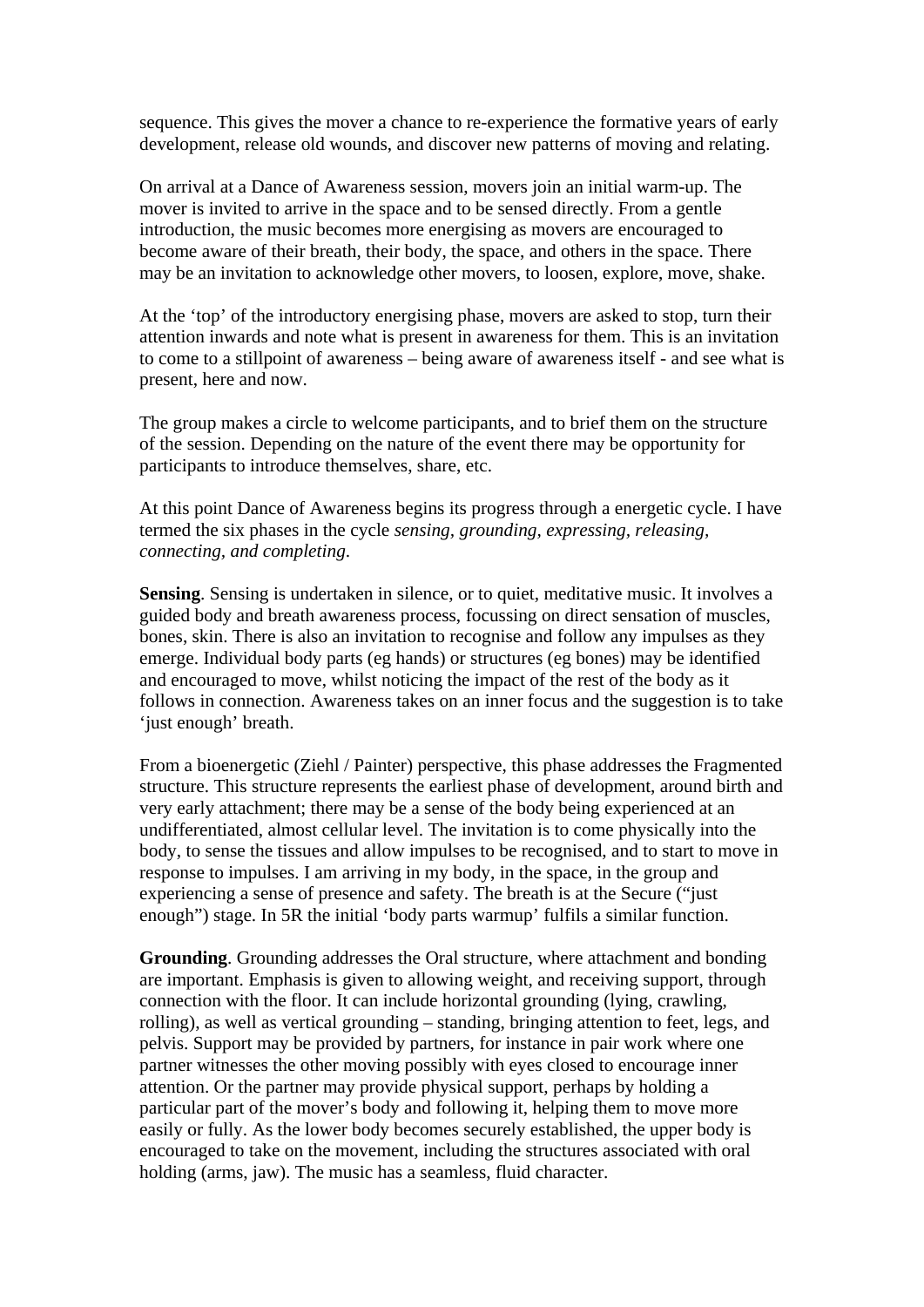Emphasis is given to the Nurturing breath, charging, taking in what is needed with the inbreath - although orality may initially be evoked by encouraging a sighing outbreath. Awareness moves between inner and outer focus, and movers may be encouraged consciously to move attention between inner and outer realms. The Grounding phase is similar in feel to the first of the five Rhythms, Flowing.

**Expressing**. Having established support and taken in what is needed, energy shifts into expressing, making shapes, significant movements, embodying 'how I am right now'. Movers adopt an outward focus, exploring the physical space, taking steps, showing themselves. They are encouraged to notice their own patterns – including beliefs and feelings that may be expressed physically - and to experiment with other patterns, chosen from personal reflection or mirrored from other movers. A conscious use of space, and interaction with other movers, encourages clarity around boundaries. The music tends to have an assertive, defined beat. Staccato is the second of the five Rh**y**thms, which this phase most resembles.

The Psychopath structure is invoked through discharging - assertive use of arms, elbows, shoulder girdle, and encouraging the Exploring outbreath, including the expressive use of sound. This developmental stage is associated with the toddler adventuring out, with the assurance of return to support and safety, and a developing sense of self. Movers are encouraged to explore self-expression whilst receiving support – physically or through supportive witnessing. They are also invited to explore new shapes or movements and share these with other movers.

As movers become clearer and more confident in their expression, the next Reichian structure begins to surface – the Masochist. In this developmental structure, issues of will and authority emerge and movers often exhibit inflated 'squaring up' behaviour, particularly in pair work. This increases the group energetic charge and leads into the opportunity for physical release.

**Releasing**. As expression becomes fully developed, movers are brought briefly back to stillness and to invitation to return to awareness. They are invited to tune in and notice parts of the body 'ready to move'. Energising music is used to encourage the softening and loosening of any holding or tension, using movement and sound. Movers may release on their own, with partners, in small groups (taking it in turns to be the focus), or in a larger held circle where one or more may enter and enjoy the energetic permission to release. We may also work with physical loosening, partners massaging particular parts of the body where holding may be noticed. We may offer the opportunity to enjoy a stylised tantrum or work with saying "No!". The key issue is freedom – to be myself, to move as I want to.

Having evoked the Masochistic through expression, the structure is addressed through the release of compressed energy, transforming into easy movement, and Free breath. The Releasing phase can be dramatic, noisy and cathartic, although the body may also release in gentle, easy action. The mover may enter a trance-like state where the body loosens and releases without conscious effort. Chaos is the equivalent stage of the five rhythms.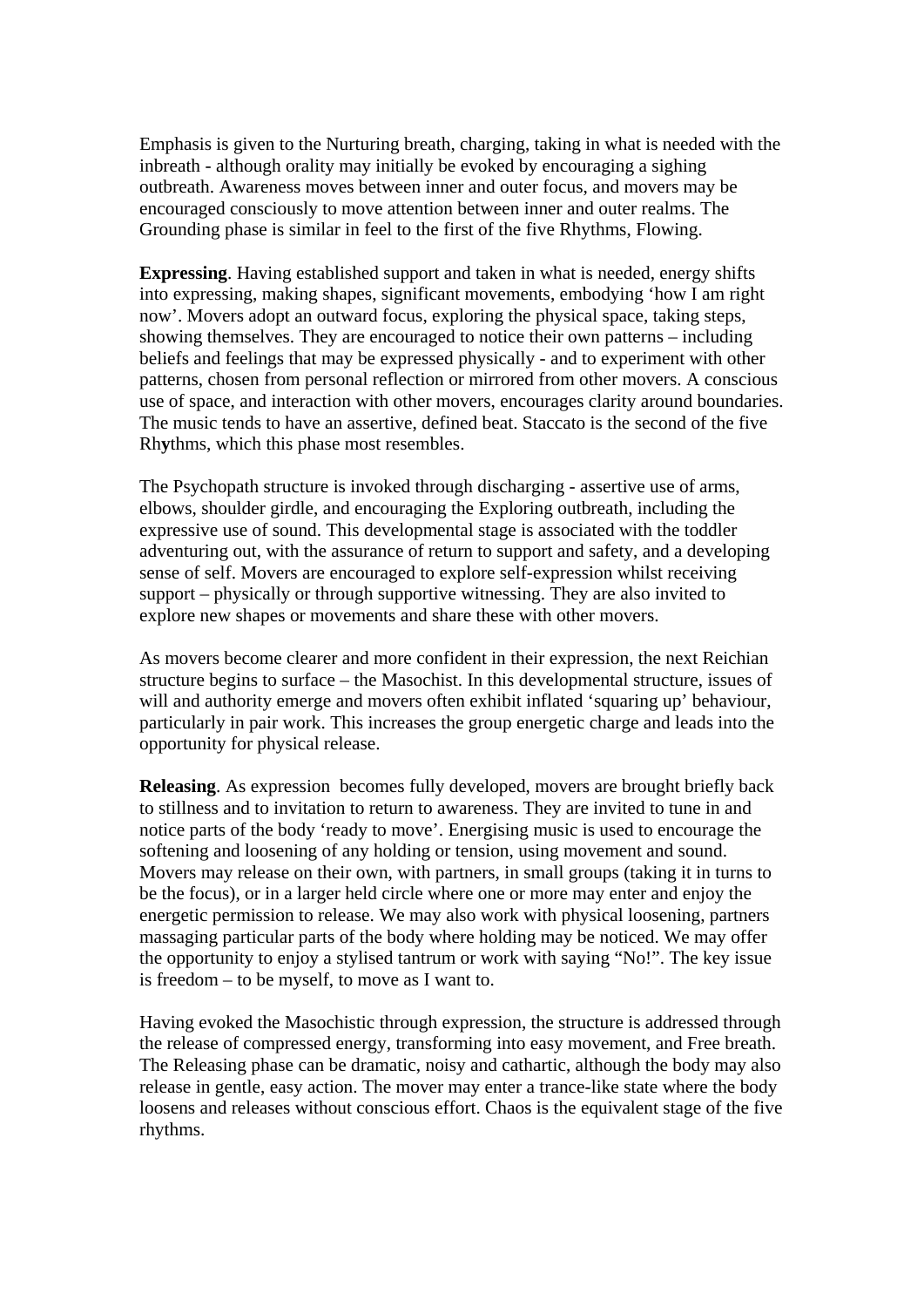**Connecting**. Typically, the freedom associated with release creates a sense of openness and space for connection. Initially the phase may continue the trance-like transcendent quality of releasing, and may continue on an effortless plateau for some time, but gradually the invitation is to return to embodiment and open to easy connection with self and others. Simple forms of contact (eye, fingertip) may deepen into an exploration of touch and physical connection.

From the Reichian perspective, the Rigid structure is evoked. This addresses the phase of early sexual awareness, opening the heart and connecting to the pelvis. The Rigid structure is complex, with four sub-structures based on a boy or girl identifying most closely with mother or father. The common theme is to be 'accepted for who I am' in my totality. The associated bioenergetic breath phase is described as Exciting, and is seen as a recapitulation of the earlier four structures, before moving on to a discharging Orgastic breath, and plateau of Ecstatic breath. In 5R terms we are in the Lyrical stage.

With the theme of connection comes a general ease of moving with others in a celebratory or exploratory way. Often little structure is necessary, other than the permission to make contact and move in ways that feel right, following impulses. As the phase deepens, however, awareness around the issue of connection may include questions of what kind of connection I want, or do not want. Connections to inner worlds, new resources, other places and people may arise. Physical contact may become gentler, slower, mesmeric. Movers seem able to support each other, or to move in ways that support themselves. The cycle is moving towards completion.

**Completing**. As the cycle turns, the mover experiences a sense of individuation into their own dance. There may be a body-held sense of something which remains unresolved, and there is an invitation to allow any movements, gestures, shapes or sounds which may be needed to give a sense of completion. Having evoked and explored the developmental structures in sequence, we allow an integration of the cycle, coming to a final resting place which feels appropriate, for now.

Movers may be in contact, or by themselves. They are returning to awareness of breath, body and awareness itself. The breath is Surrendering and Relaxing, the associated 5R stage is Stillness.

Following the completion of this cycle, there is generally a sharing circle to allow participants to speak of their experience, insights and feelings about the process. As the body becomes a vehicle for unconscious material it can be helpful to bring in the mind to observe and analyse – how did I experience grounding, what was it I was expressing or releasing, how did I respond to the possibility of connection?

The degree to which I encourage post-process analysis varies for different groups. To some extent, it may be enough for the body to go through a releasing cycle based on early development. Gabrielle Roth is often quoted as saying "*Put the body in motion and the psyche will heal itself*". As the Reichian structures are evoked, expressed and allowed to move in their developmental sequence, the body may experience a release of old patterns, an increase in movement repertoire, and a repatterning of breath and posture which make form growth and healing. However for true bodymind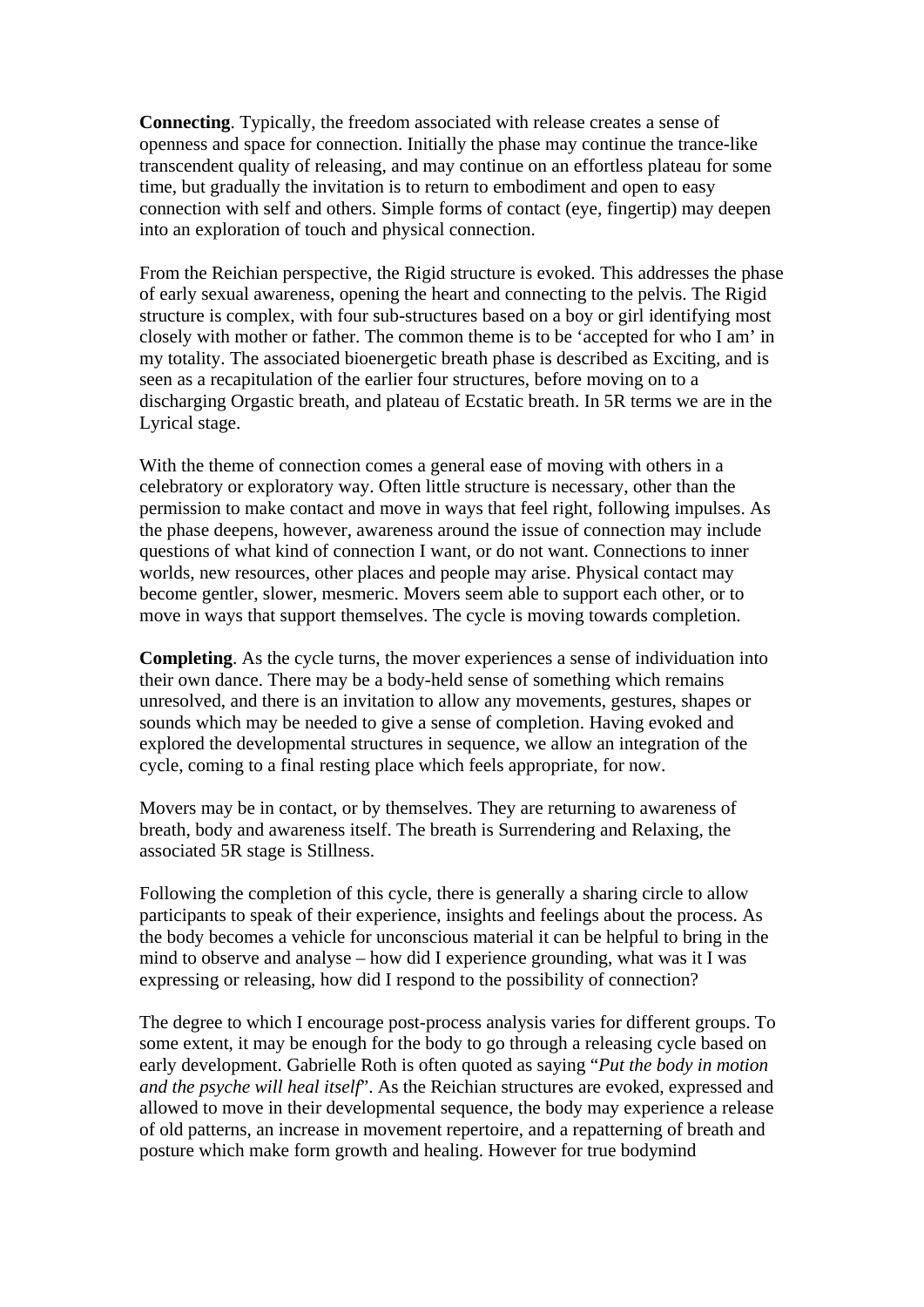integration, I believe that these must be linked to the beliefs, attitudes and fears which are carried in the body.

It has been noted that simply repeating patterns or going through catharsis without bringing awareness to the process is unlikely to be helpful. From the dance movement therapy perspective, Kristina Stanton-Jones<sup>24</sup> notes: "Catharsis on its own is not *enough; the release of intense emotions is liberating, but must be accompanied by ownership and understanding of the emotions released. It is of the utmost importance that the dance movement therapist does not allow the movement experience to be one of mindless release, and that he or she ensures that the physical release does not become an end in itself, but rather is understood in the context of the relationships developed in the group…".* 

The second part of this paper addresses the background of awareness skills which can help the mind to make sense of the moving body.

### **Awareness into Dance**

The Dance of Awareness cycle described above is supported by music which is chosen to evoke particular energies at different phases of the cycle. The mover's internal state is influenced by external factors - the music, the space, other movers, suggestions or guidance from the group facilitator. Equally, the mover's internal state may find external expression in movement. The dance therapist Joan Chodorow<sup>25</sup> distinguishes between impression (movement affecting internal states) and expression (internal states affecting movement). It can be helpful to become aware of the interplay between these influences.

As the cycle progresses, I will often stop music and invite dancers to return to awareness and notice what is there in the present moment. This can encourage a remembering of the body in relation to sensation and grounding, and help them to notice particular patterns of holding, or a sense of what may be just below the surface of consciousness, ready to be embodied and released. In Dance of Awareness workshops, I have developed a sequence which takes movers more systematically through this process:

**Go into awareness –** in other words, becoming aware of awareness itself as the screen on which thoughts, sensations, images, appear.

**What do you notice ?** There is always something appearing in awareness – an image in the visual field (from the external environment, or generated internally by the mind); a thought; a physical sensation; a sound or smell (again, from an external or internal source).

**Look for a body response –** as the material appears in awareness, notice what happens in the body. There may be a sense of a particular shape being held, a field of energy in a specific part of the body, or attention being drawn to a certain area or structure.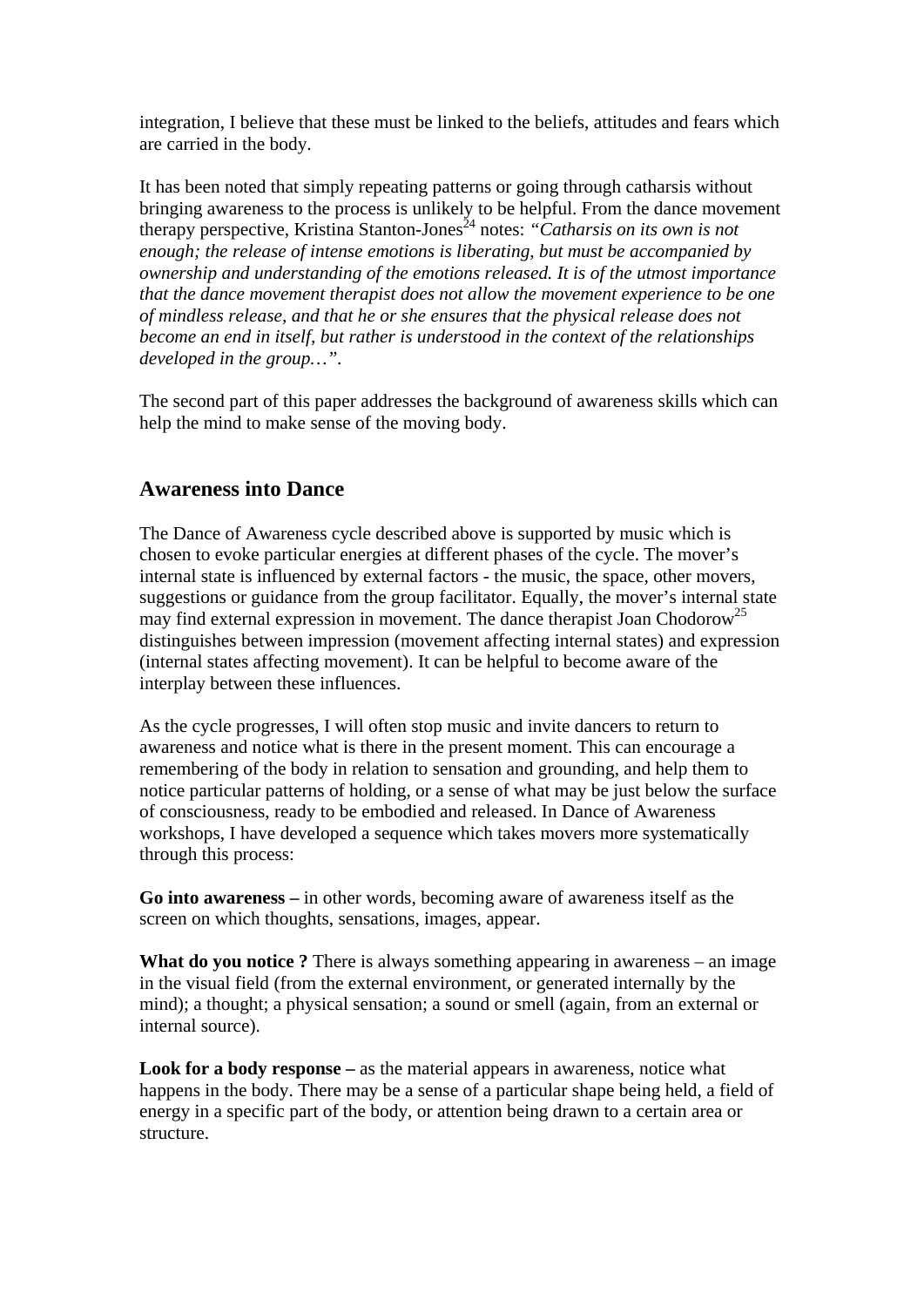**Sense it –** as the body reacts to material in awareness, the reaction is sensed directly on the kinaesthetic level.

**Breathe into it and let it move** – using the breath to focus attention into the area or structure in question, and allowing any impulsive movement to be initiated. Spontaneous release of sound may also happen, and is encouraged.

**Follow the movement to completion.** As the movement develops, it is allowed to progress in any way that feels 'right', without censoring or judging. Generally, the movement sequence will come to a point at which it feels complete – it may be short and sudden, or may go through a number of phases involving other parts of the body, before a sense of completion is discovered.

At the point of completion, the mover returns to awareness and the sequence can start again.

There are similarities here with the Gestalt cycle of experience<sup>26</sup>, and with the Focusing technique of Eugene Gendlin<sup>27</sup>, working with the 'felt sense' using body awareness to bring unconscious material into consciousness. There are also links to work with trauma (Levine<sup>28</sup>, Ogden & Minton<sup>29</sup>, Rothschild<sup>30</sup>) where somatised traumas are processed by tracking physical sensation and allowing the completion of 'frozen' reflexes or arrested movements.

## **Authentic Movement**

Giving expression to internally sensed impulses, images, feelings and thoughts can be a powerful experience for participants. Movements which are allowed to develop from apparently random impulses can become symbolic, significant and satisfying. One approach I have found helpful in clarifying this process is Authentic Movement (AM). AM has its roots in Jungian psychology, meditation and dance movement therapy. Developed in the US by Mary Whitehouse, Joan Chodorow, and Janet Adler among others, the discipline has a growing body of teachers and practitioners. I have trained with the movement therapist and somatic psychologist Linda Hartley.

AM is based on the relationship between a mover and a witness. In a typical 'move', a mover starts with eyes closed and attention directed inward. As inner impulses and spontaneous movements arise, these are followed. The witness watches and tracks their inner response to the mover. Afterwards, the mover reports the sensations, feelings, thoughts, images and movement impulses which came into consciousness during the move. The witness may offer feedback of their own impressions of the move. Alternatively, mover and witness may write, paint or draw about whatever emerges, as a way of fixing the new material in consciousness.

AM can take place between two people (a 'dyad') or in larger groups. It has some simple rituals which provide a container for the exploration of deep material. A number of forms or structures for exploring the process have developed. From my own experience, it can be used:

- as a meditative practice that deepens awareness;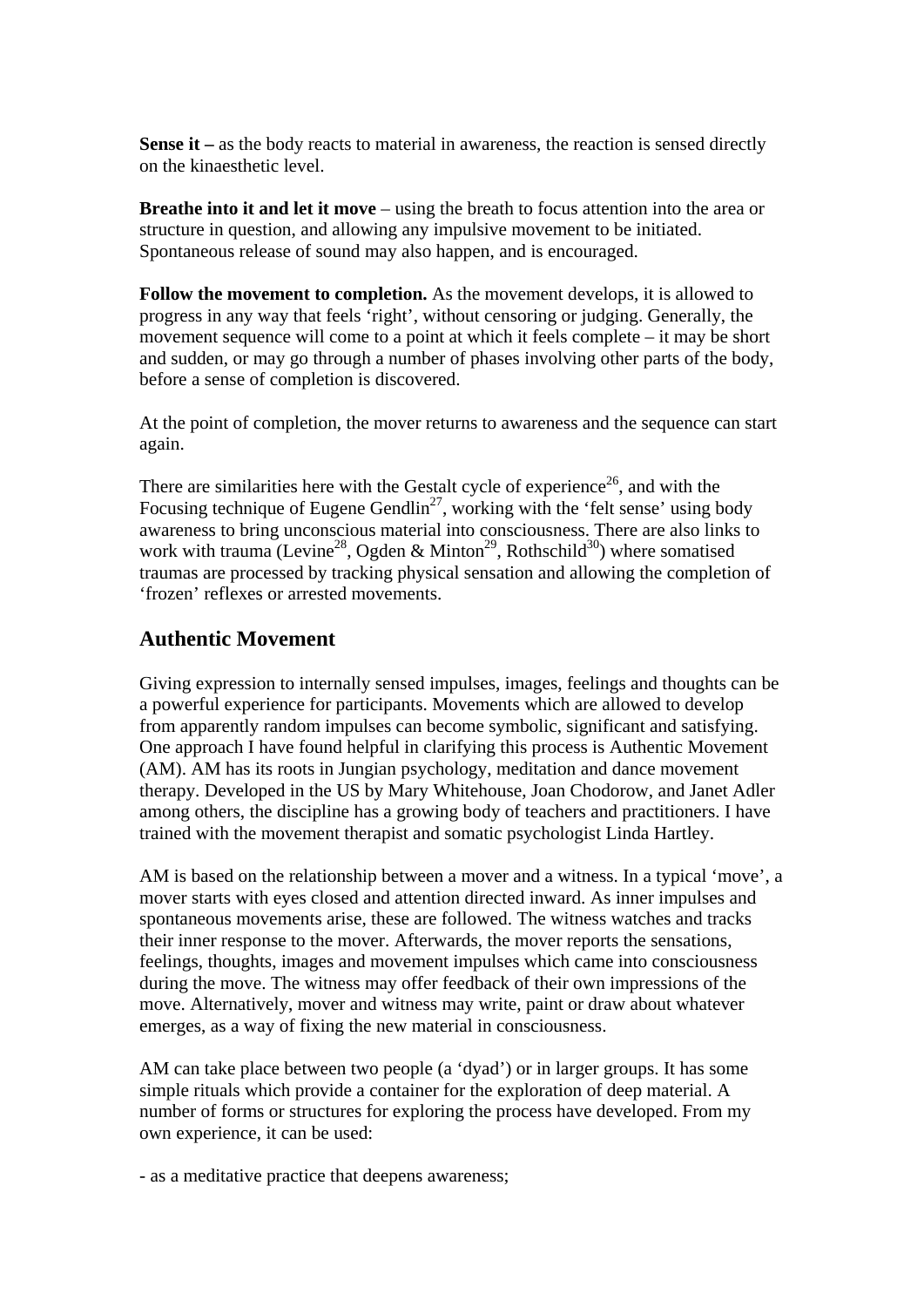- as a psychotherapy process, bringing unconscious material into consciousness;
- as an aid to creativity, developing new ideas and resources;
- as a group process, creating connection and community.

An AM 'move' takes place without music, and within an agreed timescale. The mover surrenders to the flow of material which arises in consciousness, and allows spontaneous movement to develop. The act of witnessing is of equal importance. By paying attention to the sensations, feelings, memories and images which emerge whilst observing the mover, the witness comes to notice their own projections and interpretations.

AM is relatively self-regulating; mover and witness support each other, learn from each other and grow together. The relationship is generally peer-to-peer rather than therapist-to-client. However AM has a history of use in Jungian analysis, where it is seen as an aspect of active imagination alongside dreamwork, free association, work with art materials, etc.

Janet Adler compares the psychoanalytical process with the developing moverwitness relationship<sup>31</sup> and notes five stages<sup>32</sup> through which AM moves. Firstly, there is a sense of recognition of the ability to move without ego interference. In my experience with movers, this can be most difficult for those with a history of working with consciously directed movement (dance, yoga, tai chi, etc), where the question 'how do I know it's authentic?' often arises. Second, there comes a willingness to explore and enjoy the freedom to move in this way. Third, comes the recognition of an "emerging repertoire" of movement patterns. In my own practice I have come to recognise, and name, a number of my own idiosyncratic patterns and gestures. As they emerge into consciousness, they become available for investigation. This is the fourth stage – focusing. As the body expresses, I may amplify and develop these movements. Sometimes I have the sense of arrested impulses being allowed to complete, as in trauma work. Meanwhile the mind is curious – what is this about, what is the movement saying? Feedback from a witness can help to clarify this. In AM, the emphasis is on developing my own internal witness, noting my movements, as a doorway to a more inclusive sense of self. Unacknowledged aspects of my psyche are taking a non-verbal route into consciousness. Adler's final stage is thus one of resolution, integration, a sense of coming through a process with renewed energy and fresh understanding.

This approach informs the way I work with individual clients in body psychotherapy. I now use AM as a therapeutic process tool alongside bodywork, gestalt and focussed awareness. For example, I offer a client the opportunity to focus inwards for a period of 10 minutes (marked by the sounding of a gong) during which they simply follow movement impulses. At the end of the move, impressions and insights are discussed. A surprising amount of material may surface from such an invitation. I also offer the opportunity to work exclusively with AM, one-to-one, or in groups.

### **Who (or what) is witnessing?**

One of my interests is in the dance between 'pure' awareness and the apparent contents of awareness. The Authentic Movement model traces the same trajectory as Ken Wilber's<sup>33</sup> developmental arc, from pre-egoic through egoic, to trans-egoic.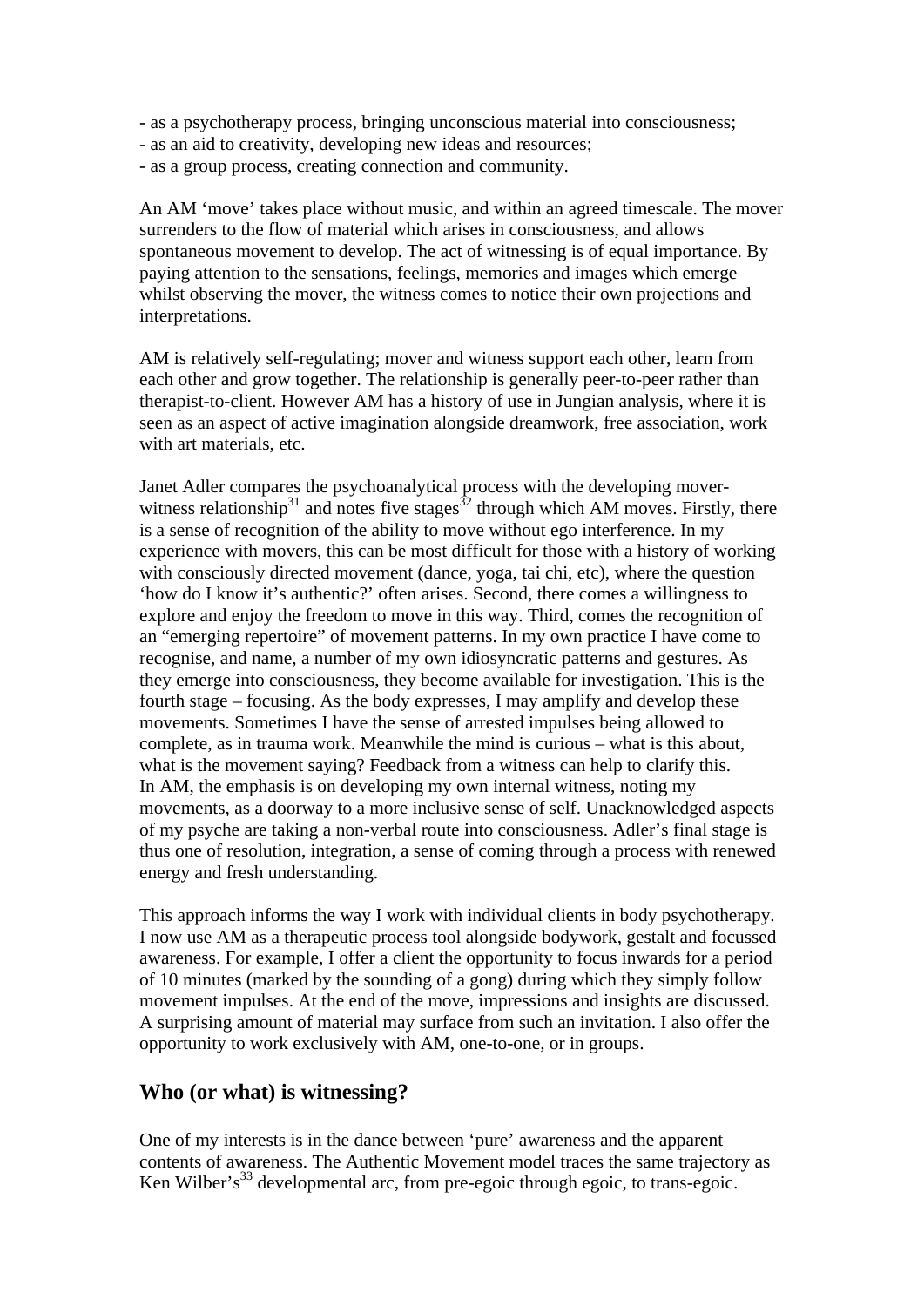"Who is the Witness?" is the title of one of Janet Adler's papers<sup>34</sup>. She traces the relationship of the mover and witness from *merged*, pre-egoic empathic connection, through a *dialogic* egoic compassionate phase, to a *unitive* trans-egoic state where mover and witness are separate yet resonating. Alongside the external witness the mover is empowered to discover and develop an internal witness which brings deeper awareness to one's own process. In my experience, the practice encourages a gradual widening of focus from individual process into group process, and a deepening experience of collective consciousness.

I generally start my movement groups with attention to awareness itself – the sense of presence, energy, 'on-ness', or non-duality, which is described in many ways in mystical traditions and is ultimately indescribable. This unchanging aspect of consciousness is also a curiosity for modern neuroscientists such as  $Damasio<sup>35</sup>$  where the 'big problem' of consciousness research is this question: if everything we notice takes place in awareness, what is awareness itself? Writers on non-duality can use the words 'awareness' and consciousness' in different ways, but the point is the same. Nathan Gill<sup>36</sup> says that ultimately, all there is, is consciousness. Gill distinguishes two aspects of consciousness – awareness, and the contents of awareness, which appear simultaneously in consciousness. According to this view, although awareness *appears* to be mediated through the body, body sensations, thoughts and emotions are all part of the *contents* of awareness. So too is the 'psychological self-sense' of ego. Awareness itself remains untouched – and may be realised as the trans-egoic "I" or Big Self.

The paradox for me, as a practising body psychotherapist is that, seen from the viewpoint of awareness, the ego and its neuroses are simply appearances in awareness. Rather than encouraging a client to deepen their identification with their 'story' it may be preferable to create distance and dis-identify with it. But the process of dis-identification may also lead to denial of what is actually appearing in awareness, including body-mediated sensations, emotions and impulses. I recognise this as an element in my own preferences for heady analysis rather than embodied experience.

My approach is thus to start with awareness of awareness itself, and to attend to what appears in awareness– very much the phenomenological Gestalt model<sup>37</sup>. Whatever appears may be given form through the body. The body is a vehicle for the formless, out-of consciousness, to become consciousness, to take shape, and to move. When the move is complete, there is a return to the ground of awareness itself.

We are in spiritual territory here, and for me the healing power of the work is itself a dance – between identification (the exploration of 'my' character, story and personal issues) and dis-identification (witnessing 'me' from a distance, sensing 'I' am part of something transpersonal, experiencing the place of pure awareness). All of this takes place within awareness, and my moving body is the form in which consciousness grows and explores itself.

### **Summary**

I have drawn on my experience and understanding of Reichian psychotherapy, developmental psychology, bioenergetics and 5 Rhythms dance to draw links between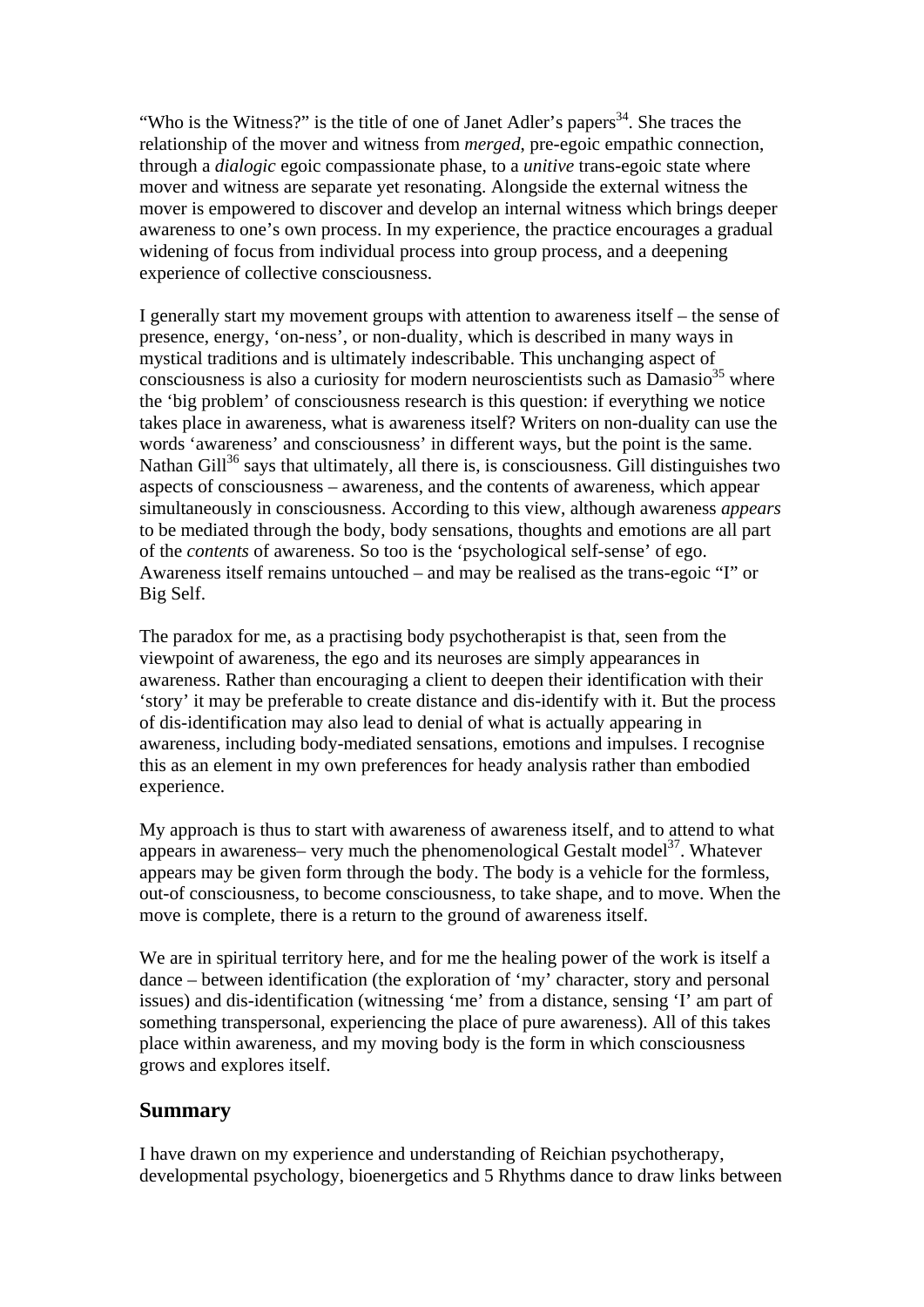phases in the energetic cycle, stages in the developmental process and the five rhythms. These are synthesised into an approach I have called Dance of Awareness, which I hope will be of interest to bodyworkers, movement therapists, and others . I have also noted a possible link to the Gestalt cycle of experience. These may be summarised in the table below. I have also reviewed ways in which material arising in dance and movement work can be understood and integrated into the bodymind in the context of awareness.

| Dance of<br><b>Awareness</b> | <b>Reichian</b><br>structure            | <b>Breath phase</b><br>(blockages)                    | 5 Rhythms            | Link to<br><b>Gestalt cycle?</b> |
|------------------------------|-----------------------------------------|-------------------------------------------------------|----------------------|----------------------------------|
| Sensing                      | Fragmented                              | Secure<br>(holding or<br>chaotic)                     | Body parts<br>warmup | Sensation                        |
| Grounding                    | Oral                                    | Nurturing<br>(outbreath)                              | Flowing              | Figure                           |
| Expressing                   | Psychopath,<br>moving into<br>Masochist | Exploring<br>(inflated)                               | Staccato             | Mobilisation                     |
| Releasing                    | Masochist                               | Free<br>(controlled)                                  | Chaos                | Action                           |
| Connecting                   | Rigid                                   | Exciting,<br>orgastic,<br>ecstatic<br>(heart $&$ sex) | Lyrical              | Contact                          |
| Completing                   | Integration                             | Surrendering,<br>relaxing                             | <b>Stillness</b>     | Withdrawal                       |

#### Endnotes

 $\overline{a}$ 

- 
- <sup>18</sup> Totton, N: Body Psychotherapy. 2003
- <sup>19</sup> Hartley, L: Somatic Psychology. 2004
- <sup>20</sup> Moving Centre School: www.movingcentreschool.com. 2006
- 21 See: www.energeticintegration.info/english.html
- $22$  Shela, K personal communication 2004
- <sup>23</sup> Kepner, J: Body Process. 1987
- <sup>24</sup> Stanton-Jones, K: An Introduction to Dance Movement Therapy in Psychiatry. 1992

<sup>&</sup>lt;sup>1</sup> See: www.bodyworks.org.uk

<sup>2</sup> See: www.entelia.de

<sup>&</sup>lt;sup>3</sup> Painter. J: Deep Bodywork and Personal Development. 1984

<sup>4</sup> See: www.bodymindintegration.net

<sup>5</sup> See: www.5rhythmsuk.com

<sup>&</sup>lt;sup>6</sup> See: Pallaro, P (Ed) Authentic Movement: Essays by Mary Starks Whitehouse, Janet Adler and Joan Chodorow - vol. 1 1999

<sup>7</sup> See: www.lindahartley.co.uk

<sup>8</sup> See: www.nathangill.com

<sup>9</sup> See: www.rogerlinden.com

<sup>10</sup> Payne, H; Dance Movement Therapy, Theory and Practice Vol 1. 1992<br><sup>11</sup> Hartley, L: Wisdom of the Body Moving. 1989

<sup>&</sup>lt;sup>12</sup> Kestenberg, J: Children and Parents: Psychoanalytic Studies in Development. 1975

 $13$  Lowen, A: Bioenergetics. 1975

<sup>&</sup>lt;sup>14</sup> Ziehl, S: Deep Bodywork training handouts 2003, 2007-8

<sup>&</sup>lt;sup>15</sup> Stern, D: The Interpersonal World of the Infant. 1985

<sup>&</sup>lt;sup>16</sup> Schore, A: Affect Regulation and the Origin of the Self. 1994<sup>17</sup> Johnson, S: Character Styles. 1994